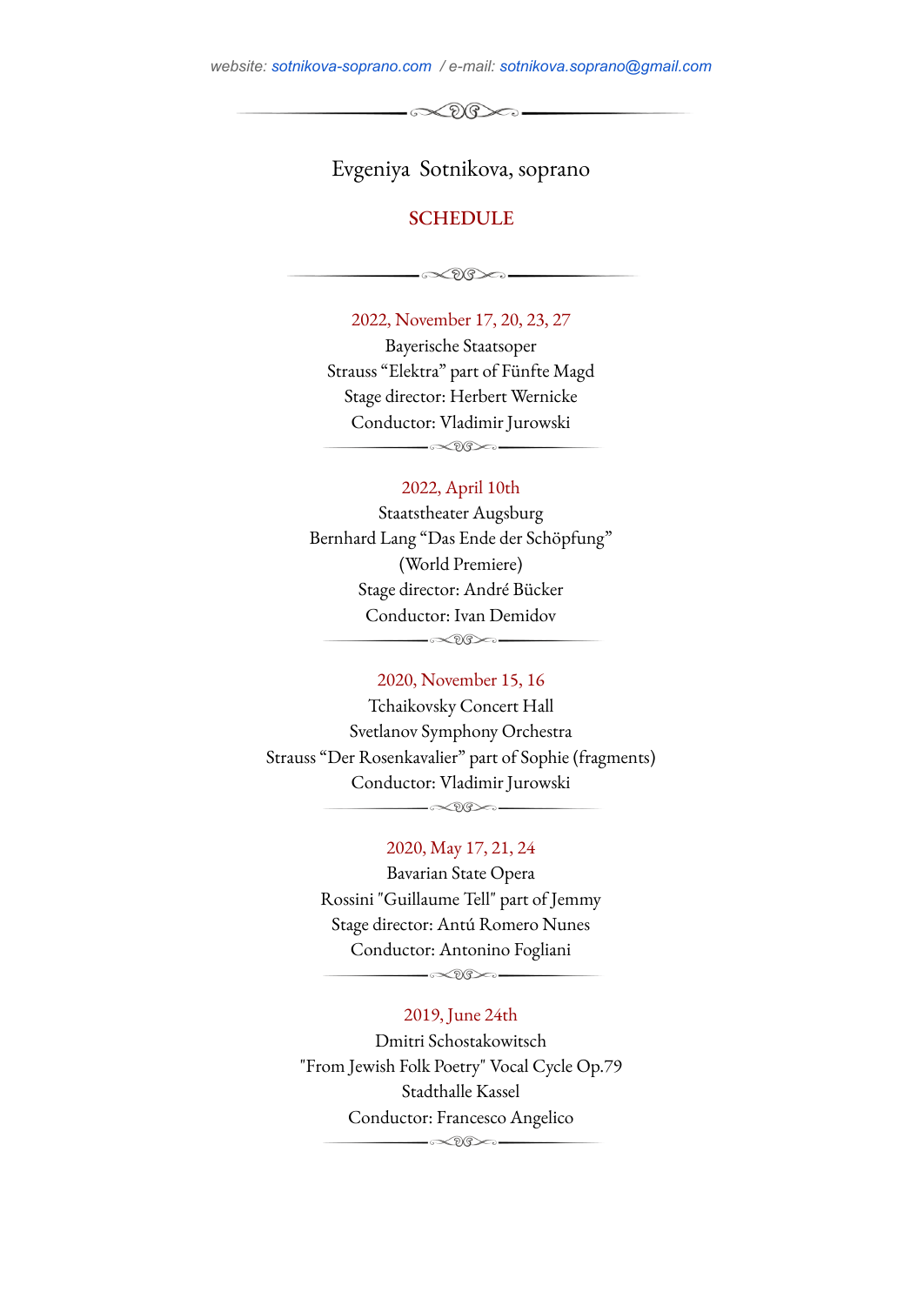#### 2019, May 1st

Mozart Great Mass in C minor Augsburg, Kirche Evangelisch St.Ulrich Augsburger Philharmoniker Philharmonischer Chor Augsburg Conductor: Wolfgang Reß  $-\infty$ 

# 2018, May 21, 26, 30 June 3, 5, 8, July 30 Okt. 19, 21, 26

Bayerische Staatsoper Leoš Janáček "From the House of the Dead" Part of Aleya. New Production Stage director: Frank Castorf Conductor: Simone Young

### 2018, April 4th

 $-\infty$ 00 $\infty$ .

Bolshoi Theater Mozart "Così fan tutte" Part of Despina Conductor: Tugan Sokhiev  $\longrightarrow\hspace{-2pt}\infty\hspace{-2pt}\infty\hspace{-2pt}\to\hspace{-2pt}\infty\hspace{-2pt}\infty\hspace{-2pt}\infty$ 

#### 2018, Febr. 22, 23

Symphonieorchester Innsbruck Beethoven, Symphonie Nr.9 Conductor: Francesco Angelico

 $-\infty$ 

# 2017, December 31st

Elbphilharmonie, Philharmonisches Staatsorchester Hamburg Mozart "Krönungsmesse" Conductor: Kent Nagano  $-\infty$ 

## 2017, November 3rd

Estonian National Opera Mozart "Le Nozze di Figaro" Part of Countess

 $\longrightarrow\hspace{-2pt}\infty\hspace{-2pt}\infty\hspace{-2pt}\infty\hspace{-2pt}\infty\hspace{-2pt}\infty$ 

## 2017, June 15, 18, 23, 25

Bavarian State Opera Dvorak "Rusalka" Stage director: Martin Kušej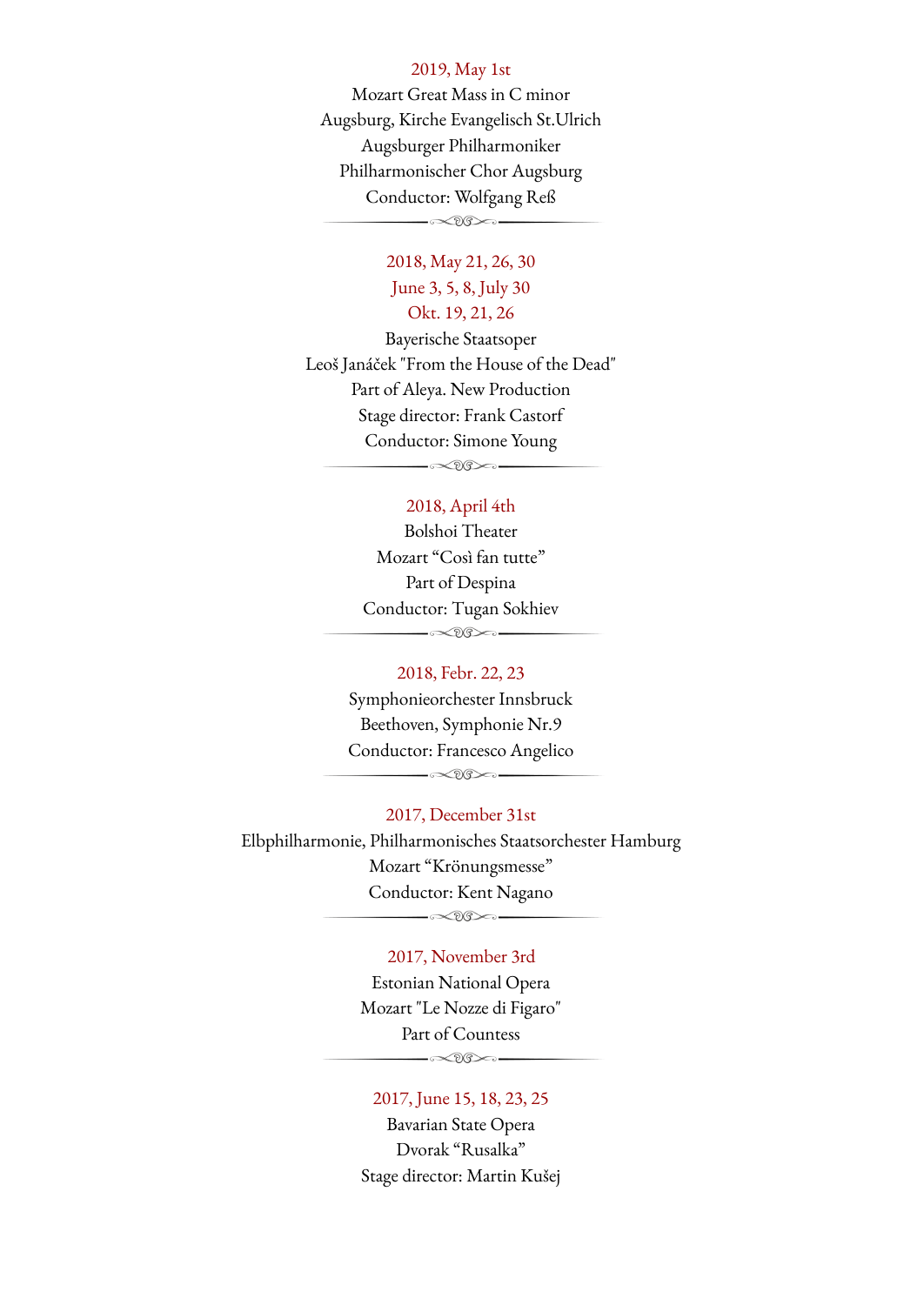#### Conductor: Andris Nelsons

 $\overbrace{\phantom{aaaaaaa}}^{x} \overbrace{\phantom{aaaaaaa}}^{x} \overbrace{\phantom{aaaaaaa}}^{x}$ 

## 2017, May 7, 10, 14, 17

Bavarian State Opera Rossini "Guillaume Tell" part of Jemmy Stage director: Antú Romero Nunes Conductor: Antonello Allemandi  $\begin{picture}(150,10) \put(0,0){\line(1,0){10}} \put(15,0){\line(1,0){10}} \put(15,0){\line(1,0){10}} \put(15,0){\line(1,0){10}} \put(15,0){\line(1,0){10}} \put(15,0){\line(1,0){10}} \put(15,0){\line(1,0){10}} \put(15,0){\line(1,0){10}} \put(15,0){\line(1,0){10}} \put(15,0){\line(1,0){10}} \put(15,0){\line(1,0){10}} \put(15,0){\line($ 

2016, Nov 12, 18, 23, 26, 29, Dec 2, 7, 11, 18, 27 2017, Jan 3, 7

Malmö Opera, Sweden Mozart "Le Nozze di Figaro" part of Countess Stage director: Peter Stein Conductor: Evan Rogister  $-\infty$ US $\infty$ -

## 2016, August 5

Copenhagen Opera Festival Mozart "Le Nozze di Figaro" part of Countess Conductor: Evan Rogister  $\begin{picture}(150,10) \put(0,0){\line(1,0){10}} \put(15,0){\line(1,0){10}} \put(15,0){\line(1,0){10}} \put(15,0){\line(1,0){10}} \put(15,0){\line(1,0){10}} \put(15,0){\line(1,0){10}} \put(15,0){\line(1,0){10}} \put(15,0){\line(1,0){10}} \put(15,0){\line(1,0){10}} \put(15,0){\line(1,0){10}} \put(15,0){\line(1,0){10}} \put(15,0){\line($ 

# 2016, August 14

Malmö Opera Festival Mozart "Le Nozze di Figaro" part of Countess Conductor: Evan Rogister  $\begin{picture}(150,10) \put(0,0){\line(1,0){10}} \put(15,0){\line(1,0){10}} \put(15,0){\line(1,0){10}} \put(15,0){\line(1,0){10}} \put(15,0){\line(1,0){10}} \put(15,0){\line(1,0){10}} \put(15,0){\line(1,0){10}} \put(15,0){\line(1,0){10}} \put(15,0){\line(1,0){10}} \put(15,0){\line(1,0){10}} \put(15,0){\line(1,0){10}} \put(15,0){\line($ 

2016, 17 May, at 18.00

Recital in Kurgan Regional Philharmonic Pianist: Tatiana Sotnikova  $\longrightarrow\hspace{-2pt}\begin{array}{l}\hspace{-2pt}\text{\Large$\longrightarrow$} \end{array}$ 

### 2016, March 22, 24, 25, 26, 28, 29, 30

Armory Hall, New York North American Stage Premiere Part of Hadewijch Louis Andriessen: De Materie Stage director: Heiner Goebbels Conductor: Peter Rundel  $\begin{picture}(150,10) \put(0,0){\line(1,0){10}} \put(15,0){\line(1,0){10}} \put(15,0){\line(1,0){10}} \put(15,0){\line(1,0){10}} \put(15,0){\line(1,0){10}} \put(15,0){\line(1,0){10}} \put(15,0){\line(1,0){10}} \put(15,0){\line(1,0){10}} \put(15,0){\line(1,0){10}} \put(15,0){\line(1,0){10}} \put(15,0){\line(1,0){10}} \put(15,0){\line($ 

2015, June 8, 9, Roma Orchestra dell'Accademia Nationale di Santa Cecilia Stravinsky "Les Noces"